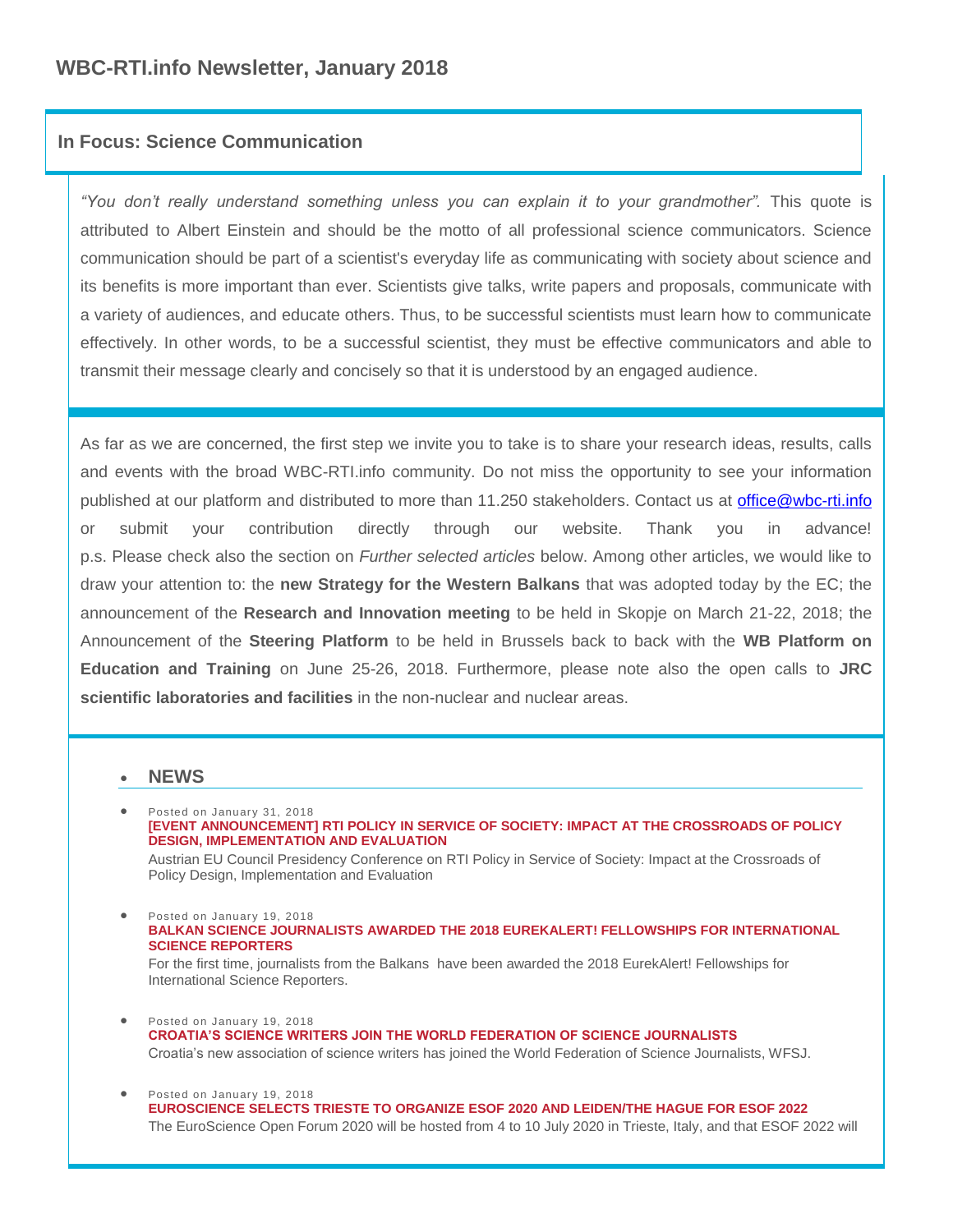be organized by Leiden/The Hague, The Netherlands, in July 2022.

#### Posted on January 19, 2018 **[FIRST 2018 EUROPEAN IPR HELPDESK BULLETIN RELEASED](https://wbc-rti.info/object/news/16781)**

It includes latest developments in the field of IP, new publications, upcoming webinars and training events by IPR Helpdesk.

# **EVENTS**

- April 25-26, 2018 | Bucharest , Romania **COST CONNECT - [HOW TO SHAPE A SUSTAINABLE URBAN MOBILITY FOR ALL?](https://wbc-rti.info/object/event/16805)**  The COST Connect Event on "How to Shape a Sustainable Urban Mobility for all?" aims at bringing together relevant actors, funding initiatives and researchers to reflect on the current state of the art...
- $\bullet$  May 17-18, 2018 | Madrid, Spain **[EUROPEAN SCIENCE ENGAGEMENT CONFERENCE 2018](https://wbc-rti.info/object/event/16773)** The European Science Engagement Conference 2018 is built upon the expertise and enthusiasm of the EUSEA community, and on contributions developed by practitioners around the world. The...
- June 8-10, 2018 | Bucharest, Romania **[14TH EASE CONFERENCE](https://wbc-rti.info/object/event/16801)**

The theme for the event of the European Association of Science Editors (EASE) will be this year 'Balancing Innovation and Tradition in Science Editing'.

July 9-14, 2018 | Toulouse, France **ESOF 2018 - [EUROSCIENCE OPEN FORUM TOULOUSE](https://wbc-rti.info/object/event/16037)**

Following Stockholm in 2004, Munich in 2006, Barcelona in 2008, Turin in 2010, Dublin in 2012, Copenhagen in 2014 and Manchester in 2016, the city of Toulouse has been chosen to host for the first time...

# **CALLS**

 Deadline: April 4, 2018 **[MG-4-2-2018 BUILDING OPEN SCIENCE PLATFORMS IN TRANSPORT RESEARCH](https://wbc-rti.info/object/call/16691)**  Specific Challenge: The rapid development of digital technologies and new collaborative tools are the basis of an

on-going transformation and opening up of science and research, referred to as Open...

**SWAFS - [BUILDING THE SWAFS KNOWLEDGE BASE](https://wbc-rti.info/object/call/16812)**  Specific Challenge: Understanding the evolution of science and society will help proactive and anticipatory policy making. This includes examining how societal actors, including young people, behave...

Deadline: April 10, 2018

Deadline: April 10, 2018

### **[TAKING STOCK AND RE-EXAMINING THE ROLE OF SCIENCE COMMUNICATION](https://wbc-rti.info/object/call/16811)**

Specific Challenge: Science and innovation are undergoing deep and fundamental changes, in particular thanks to digitalisation (e.g. social media and citizen science). Science communication, which ...

Deadline: April 10, 2018

**SWAFS - [EXPLORING AND SUPPORTING CITIZEN SCIENCE](https://wbc-rti.info/object/call/16810)** 

Specific Challenge: Citizen science is blooming across all scientific disciplines and the humanities. It can potentially bring a wide variety of benefits to researchers, citizens, policy makers and...

 Deadline: April 10, 2018 **[SWAFS-04-2018: ENCOURAGING THE RE-USE OF RESEARCH DATA GENERATED BY PUBLICALLY FUNDED](https://wbc-rti.info/object/call/16690)  [RESEARCH PROJECTS](https://wbc-rti.info/object/call/16690)**

Specific Challenge: All research builds on former work and depends on scientists' possibilities to access and share scientific information. In the context of Open Science and Responsible Research and...

Deadline: April 19, 2018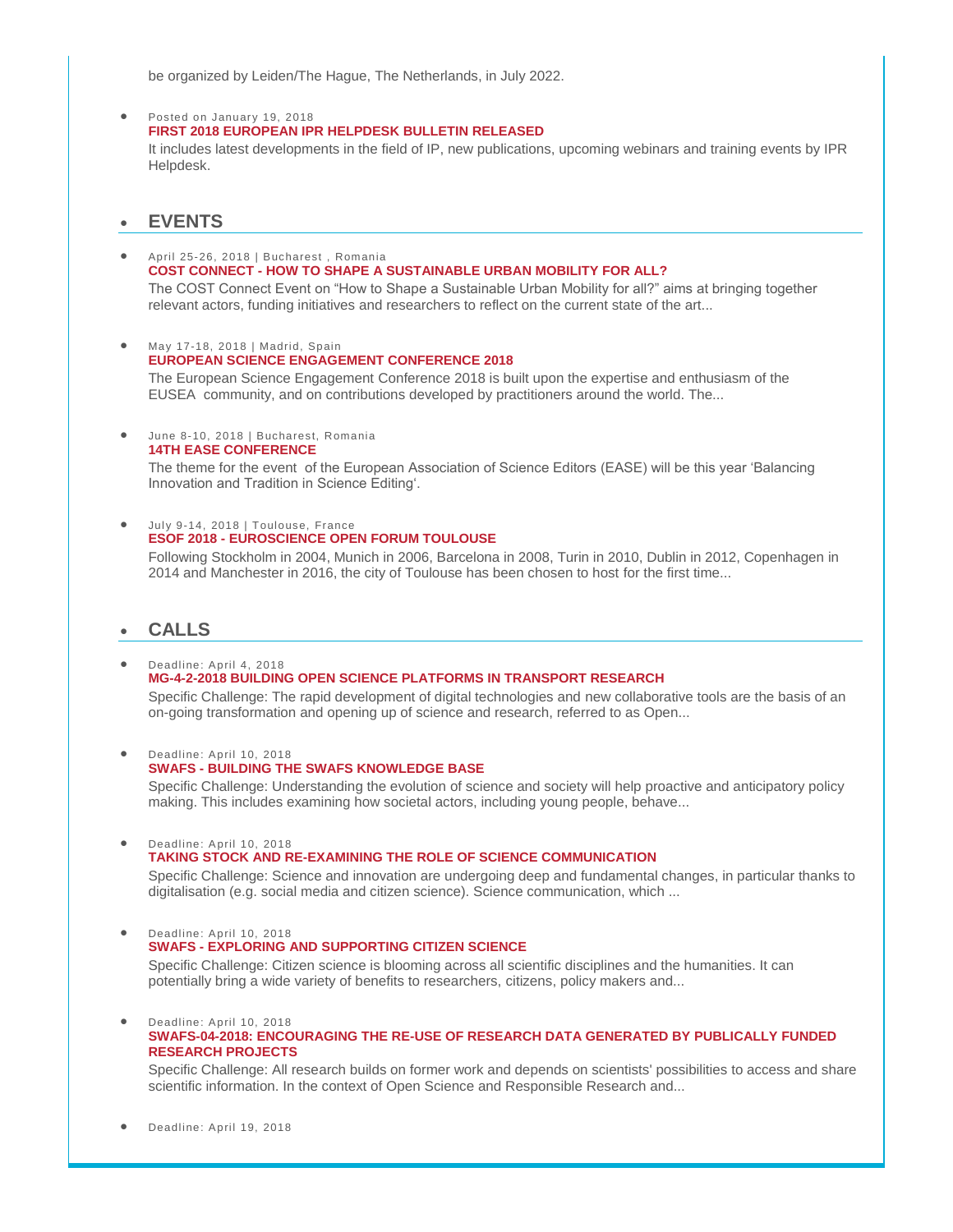### **[CALL FOR SUPPORT OF YOUNG RESEARCHERS' TRAVEL TO ESOF 2018 IN TOULOUSE](https://wbc-rti.info/object/call/16787)**

ESOF 2018, the EuroScience Open Forum, will be held in Toulouse, France, from 9 to 14 July 2018. For young aspiring researchers, including PhD candidates and master students, ESOF conferences are an excellent...

Deadline: December 25, 2018

#### **[PRE-ANNOUNCEMENT: CALL FOR PROPOSALS FOR INNOVATIVE EVENTS TO ENHANCE DISSEMINATION,](https://wbc-rti.info/object/call/16826)  [EDUCATION, NETWORKING AND TRAINING FROM NOW UNTIL ESOF 2020.](https://wbc-rti.info/object/call/16826)**

The organisation of ESOF2020 Trieste has started working on the project through the creation of the socalled format "The Trieste Encounters on Science and Innovation - TESI". A Call for proposals...

#### Deadline: April 2, 2019 **[SWAFS-08-2019 RESEARCH INNOVATION NEEDS & SKILLS TRAINING IN PHD PROGRAMMES](https://wbc-rti.info/object/call/16621)**

Specific Challenge: Within the New Skills Agenda (adopted in June 2016)[1] and in the Modernisation Agenda (adopted in May 2017)[2] specifications on innovative employment-oriented curricula recommendations...

# **PROJECTS**

COORP

#### **[COLLABORATIVE ONLINE AND OFFLINE RESEARCH PLATFORM –](https://wbc-rti.info/object/project/16745) COORP**

COORP Aim and Objectives The overall objective of COORP is to assist in the integration of the Albanian academic community into the international community of researchers; to facilitate networking...

#### Science Communication in Western Balkans **[CURRENT PRACTICES OF SCIENCE COMMUNICATION IN WESTERN BALKAN COUNTRIES AND THEIR](https://wbc-rti.info/object/project/16744)  [IMPACTS](https://wbc-rti.info/object/project/16744)**

The Centre for Southeast European Studies (CSEES) implemented a project titled "Current Practices of Science Communication in Western Balkan Countries and their Impacts" supported by the Swiss Agency...

# **DOCUMENTS**

#### $• 2018$

### **[UNDERSTANDING CURRENT PRACTICES OF SCIENCE COMMUNICATION IN SERBIA AND ALBANIA](https://wbc-rti.info/object/document/16842)**

(...) Science Communication in Southeastern Europe is a reflection of the larger challenges sciences and research are facing. There has been chronicle underinvestment in education and science in recent...

<sup>2017</sup>

#### **[OPEN INNOVATION, OPEN SCIENCE, OPEN TO THE WORLD : REFLECTIONS OF THE RESEARCH, INNOVATION](https://wbc-rti.info/object/document/16701)  [AND SCIENCE POLICY EXPERTS \(RISE\) HIGH LEVEL GROUP](https://wbc-rti.info/object/document/16701)**

The focus of the analyses presented in this book is on the way open science, open innovation and open to the world – the so-called 3 O's – are likely to impact European innovation performance, growth ...

 $• 2014$ 

### **[COMMUNICATING EU RESEARCH AND INNOVATION GUIDANCE FOR PROJECT PARTICIPANTS](https://wbc-rti.info/object/document/16790)**

This guide aims at providing guidelines for improving communication and dissemination activities beyond the scientific community.

### **LINKS**

# **[EUREKALERT](https://wbc-rti.info/object/link/16799)**

EurekAlert! is an online, global news service operated by AAAS, the science society. EurekAlert! provides a central place through which universities, medical centers, journals, government agencies, corporations...

#### **[BALKAN NETWORK OF SCIENCE JOURNALISTS](https://wbc-rti.info/object/link/16797)**

Science reporters and writers from various countries in South-East Europe gathered in this Association of Science Reporters from across South-East Europe to improve the quality of critical and ethical...

#### **[MAKING AN IMPACT: HOW TO DEAL WITH THE MEDIA](https://wbc-rti.info/object/link/16793)**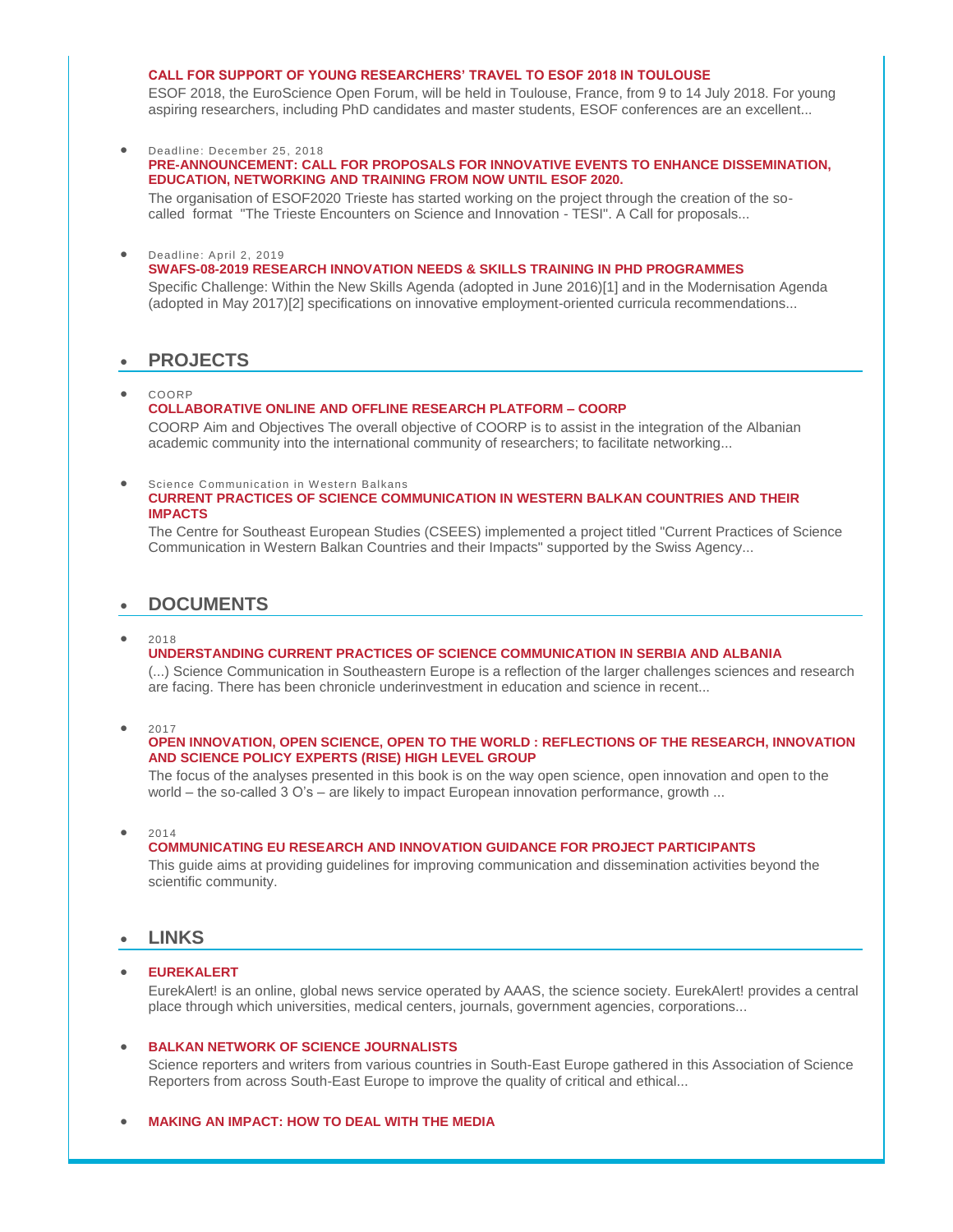These are 20 points to guide you in engaging with the media, in its various forms. They don't guarantee success, and some of them might seem obvious, but it's amazing how many people guarantee failure...

### **[HOW TO GIVE A SCIENCE FLASH TALK](https://wbc-rti.info/object/link/16791)**

Whether you are applying for funding, telling a family member about your research or engaging the public, your success will depend on how well you communicate.A flash talk is a challenge in which you ...

#### **[THE EU GUIDE TO SCIENCE COMMUNICATION](https://wbc-rti.info/object/link/16789)**

The guide consists of 9 videos helping projects (especially H2020 initiatives) to understand own audiences and start communicating in a proper way from the very beginning of activities.

### **[60 MINUTES WEBINAR HELPING YOU COMMUNICATE YOUR H2020 PROJECTS](https://wbc-rti.info/object/link/16788)**

The webinar provides all information related to helping you communicate your projects (guidelines, tips & tricks, the right EU logo, presentations from this webinar etc..), please click here Questions...

### **[EUROPEAN INTELLECTUAL PROPERTY RIGHTS \(IPR\) HELPDESK](https://wbc-rti.info/object/link/6604)**

The Helpline service of the European IPR Helpdesk provides professional advice to your specific IP or IPR query – customized, straight-forwardly, comprehensibly and free of charge. Get in ...

**[FIND MORE RELATED ARTICLES](https://wbc-rti.info/theme/44)**

# **New Study published:** *Understanding Current Practices of Science Communication in Serbia and Albania*

*"Science communication is not just an afterthought to research: Without it, research is often ignored and remains marginal. In particular for social science to remain relevant, it needs to be understood by its peers, the policy community and the larger public. Effective science communication need not be an exclusive domain of well-equipped and funded* 

*institutions or research. Science communication can* 

*compensate for some other deficiencies. For example, social media can be a low-cost strategy for disseminating research findings when other costlier strategies are not available. Science communication can also increase global visibility, undermine non-meritocratic structures and ensure the social and policy relevance of social science research."(...)* 

**[READ MORE](https://wbc-rti.info/in_focus)**

# **FURTHER SELECTED ARTICLES**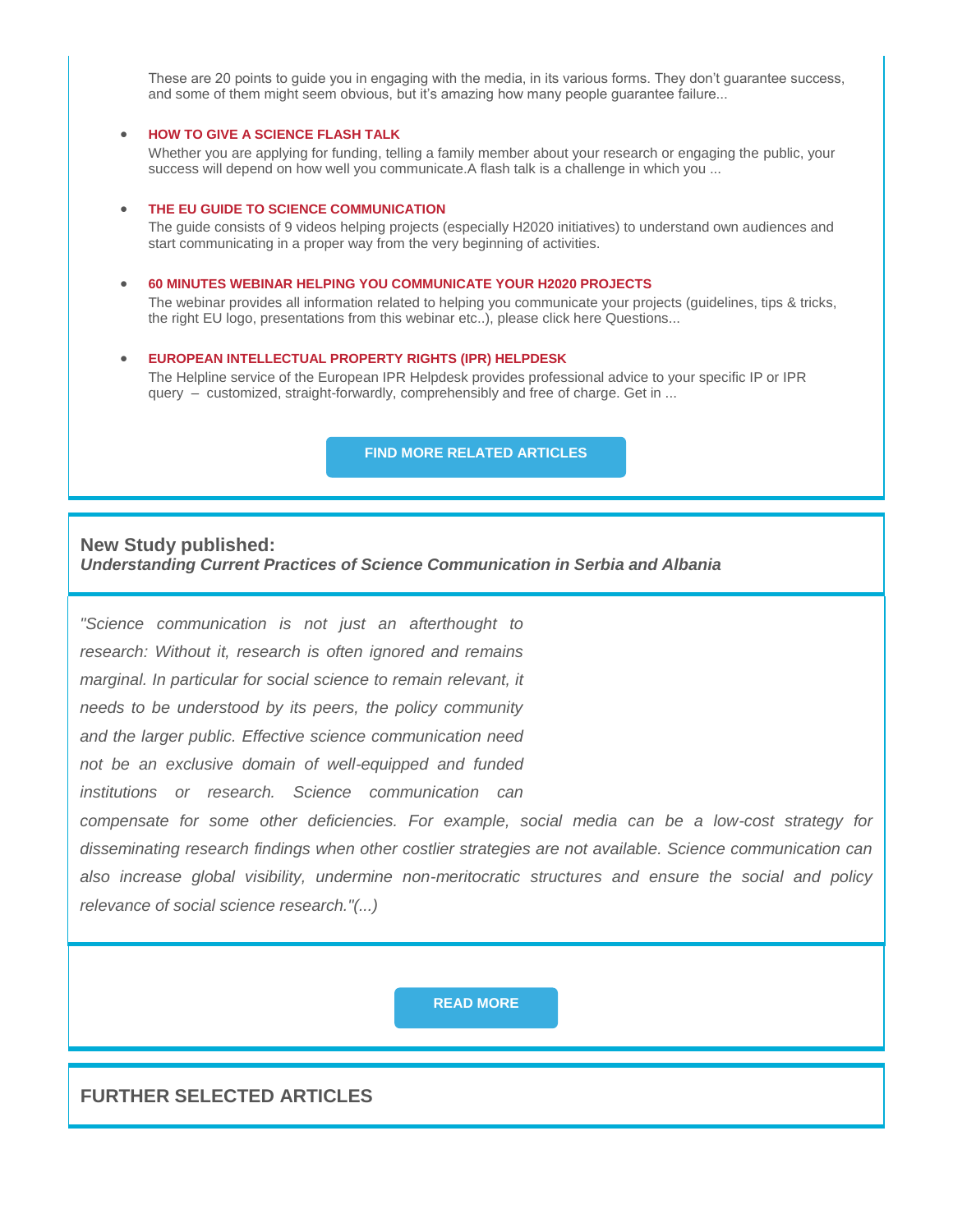# **NEWS**

#### **•** Posted on February 6, 2018

### **[NEW STRATEGY FOR THE WESTERN BALKANS: EU SETS OUT NEW FLAGSHIP INITIATIVES AND SUPPORT](https://wbc-rti.info/object/news/16859)  [FOR THE REFORM-DRIVEN REGION](https://wbc-rti.info/object/news/16859)**

European Commission - Press release Strasbourg, 6 February 2018 The Commission adopted today a strategy for 'A credible enlargement perspective for and enhanced EU engagement with the Western ...

#### **Posted on February 6, 2018**

### **[\[CALL ANNOUNCEMENT\] OPEN ACCESS TO JRC RESEARCH INFRASTRUCTURES](https://wbc-rti.info/object/news/16853)**

Joint Research Centre is glad to announce that the a new series of calls for open access to JRC scientific laboratories and facilities in the non-nuclear and nuclear areas has been opened...

#### **Posted on February 6, 2018 [EVENT ANNOUNCEMENT] MINISTERIAL MEETING - [WESTERN BALKAN PLATFORMS ON EDUCATION &](https://wbc-rti.info/object/news/16858)  [TRAINING AND RESEARCH & INNOVATION](https://wbc-rti.info/object/news/16858)**

The 20th Western Balkans Steering Platform on Research and Innovation will be organised in Brussels on the morning of the 25 June 2018 within the framework of the European Commission's Support for...

#### **•** Posted on February 6, 2018

**[\[EVENT ANNOUNCEMENT\] KICK-OFF MEETING OF THE WESTERN BALKANS ALUMNI ASSOCIATION](https://wbc-rti.info/object/news/16856)**

The Kick-Off Meeting of the Western Balkans Alumni Association will take place in Ohrid on March 15-17, 2018.

#### Posted on January 31, 2018

**[\[EVENT ANNOUNCEMENT\] WESTERN BALKANS RESEARCH AND INNOVATION MEETING, SKOPJE](https://wbc-rti.info/object/news/16838)** The second Western Balkans Research and Innovation meeting will be organised in Skopje on March 21-22, 2018 within the framework of the European Commission's Support for the Steering Platform (SP) on ...

#### **Posted on January 19, 2018**

### **RECENT HORIZON [2020 CALL RESULTS RELEASED](https://wbc-rti.info/object/news/16816)**

The results of several recent calls under Horizon 2020 on its Participant Portal were recently released on the Participant Portal.

#### ● Posted on January 19, 2018

## **[PAPER ON GENDER BIAS IN ACADEMIA PRESENTED BY LERU](https://wbc-rti.info/object/news/16815)**

On 18 January 2018 LERU published a new advice paper "Implicit bias in academia: A challenge to the meritocratic principle and to women's careers - and what to do about it" during a launch event in Brussels...

#### Posted on January 19, 2018 **[HEALTH PROGRAMME 2014-2020 PUBLISHED](https://wbc-rti.info/object/news/16814)**

Health Programme 2014-2020: Work Programme for 2018 to focus resources on European Reference Networks for rare diseases, health promotion and mitigating cross-border health threats

• Posted on January 17, 2018

### **[EC PUBLISHES BOOKLETS ON H2020 FOCUS AREAS FOR 2018-2020](https://wbc-rti.info/object/news/16776)**

For the last three years of its duration, the EU's Research Framework Programme Horizon 2020 Work Programme focuses on fewer topics with bigger budgets, directly supporting the Commission's political ...

# **EVENTS**

- May 9-11, 2018 | Banja Luka, Bosnia and Herzegovina **[INTERNATIONAL CONFERENCE OF APPLIED SCIENCE ICAS 2018 \(WITH CALL FOR PAPERS\)](https://wbc-rti.info/object/event/16831)** The event is organised by the University of Banja Luka, Faculty of Mechanical Engineering together with the University of Timisoara, Faculty of Engineering Hunedoara.
- May 10-11, 2018 | Opatija, Croatia **[INTERNATIONAL STATISTICAL CONFERENCE IN CROATIA \(ISCCRO'18\)](https://wbc-rti.info/object/event/16534)**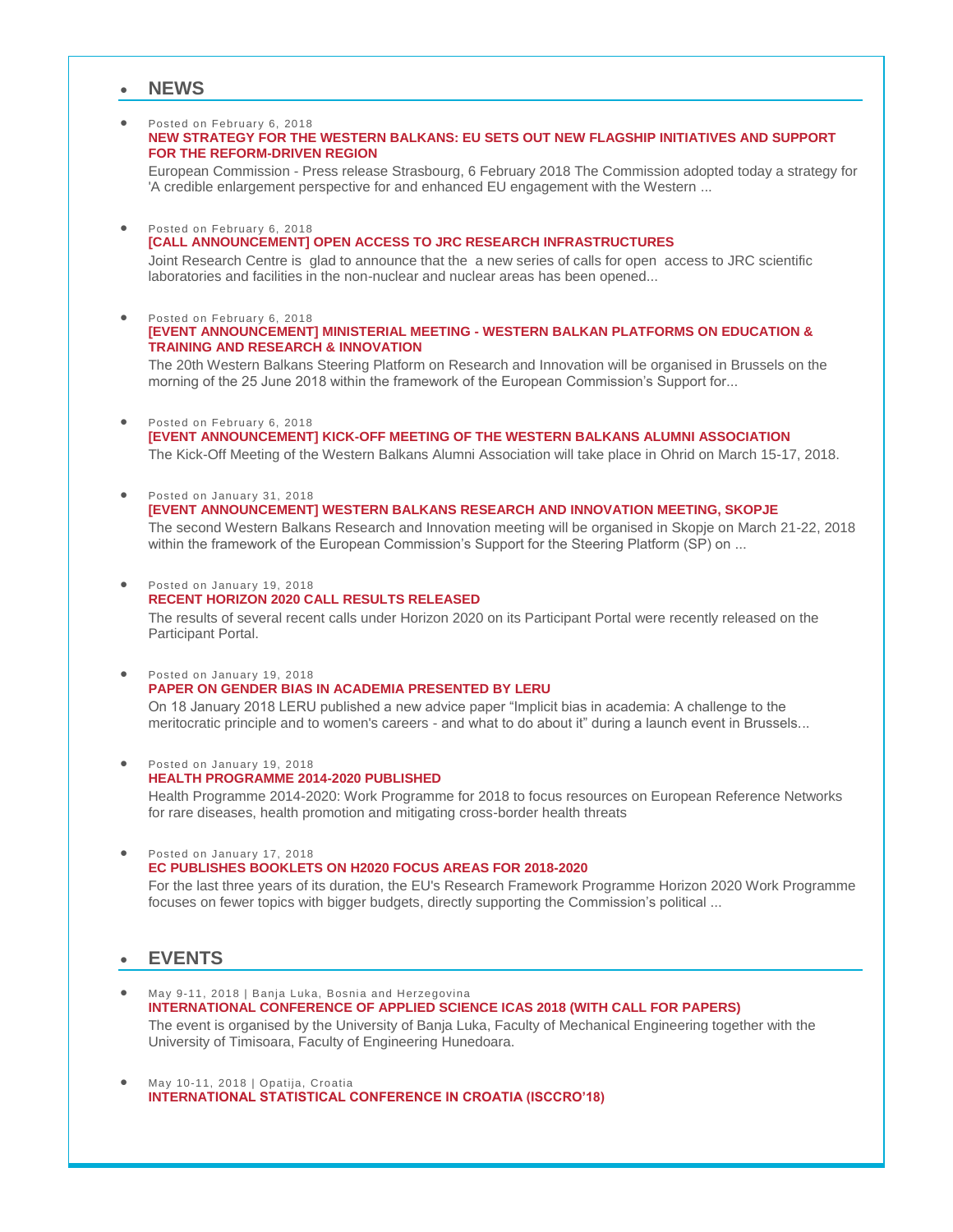The conference is organized by the Croatian Statistical Association (CSA) and will take place from the 10th May to the 11th May 2018 in Opatija. The topic is "New Advances in Statistical Methods ...

#### May 17-18, 2018 | Madrid, Spain

### **[EUROPEAN SCIENCE ENGAGEMENT CONFERENCE 2018](https://wbc-rti.info/object/event/16773)**

The European Science Engagement Conference 2018 is built upon the expertise and enthusiasm of the EUSEA community, and on contributions developed by practitioners around the world. The...

#### May 17-18, 2018 | Sofia, Bulgaria **[EU-WESTERN BALKANS SUMMIT 2018](https://wbc-rti.info/object/event/16662)**

Bulgaria's capital Sofia will be the venue of a Western Balkans summit in May 2018 during the country's presidency of the European Union.

### June 5, 2018 | Sofia, Bulgaria **[COST CONNECT: CLIMATE CHANGE AND FOREST SYSTEMS](https://wbc-rti.info/object/event/16804)**

The COST Connect event on "Climate Change and Forest Systems" will look at new horizons for research and innovation in the forest-based sector. The event will be held in Sofia on the 5th June and is by...

June 8-10, 2018 | Bucharest, Romania

### **[14TH EASE CONFERENCE](https://wbc-rti.info/object/event/16801)**

The theme for the event of the European Association of Science Editors (EASE) will be this year 'Balancing Innovation and Tradition in Science Editing'.

#### June 14, 2018 | Sofia, Bulgaria **[SEMIC 2018: LINKED DIGITAL PUBLIC ADMINISTRATIONS](https://wbc-rti.info/object/event/16813)**

This event, organised by the ISA<sup>2</sup> Programme of the European Commission in collaboration with the Bulgarian Presidency of the Council of the EU, will bring together policy makers, IT practitioners and ...

#### June 25, 2018-July 3, 2018 | Thessaloniki, Greece

#### **[SUMMER SCHOOL: REFUGEE AND MIGRANT CRISIS: NEW CHALLENGES OF INTEGRATION](https://wbc-rti.info/object/event/16765)**

About the summer school Learn, Experience & Volunteer Have we moved from the post-2014 refugee and migrant crisis management to refugee integration in Europe or are we still in a transitional...

#### June 30, 2018-July 3, 2018 | Novi Sad, Serbia

### **[3ST SOUTH EAST EUROPEAN CONFERENCE ON SUSTAINABLE DEVELOPMENT OF ENERGY, WATER AND](https://wbc-rti.info/object/event/16742)  [ENVIRONMENT SYSTEMS \(SDEWES SEE2018 NOVI SAD\)](https://wbc-rti.info/object/event/16742)**

The main challenge for South East Europe (SEE) economies is to commit to, and sustain the implementation of, long-term reforms aimed at increasing competitiveness and promoting sustainable, inclusive ...

 $\bullet$  July 9-14, 2018 | Toulouse, France

#### **ESOF 2018 - [EUROSCIENCE OPEN FORUM TOULOUSE](https://wbc-rti.info/object/event/16037)**

Following Stockholm in 2004, Munich in 2006, Barcelona in 2008, Turin in 2010, Dublin in 2012, Copenhagen in 2014 and Manchester in 2016, the city of Toulouse has been chosen to host for the first time...

#### Ully 9-14, 2018 | Toulouse, France

#### **[ESOF2018: "OPEN SCIENCE IN ACTION" SESSIONS & SIDE EVENTS](https://wbc-rti.info/object/event/16695)**

FOSTER+, EC's MSCA Office and Marie Curie Alumni Association invite you to join them at our various "Open Science in Action" sessions, "boot camp" and side events (Toulouse, France, 9-14 July 2018).

#### $\bullet$  July 10, 2018 | London, United Kingdom **[LONDON WESTERN BALKANS SUMMIT](https://wbc-rti.info/object/event/16748)**

The Western Balkans Process – also known as the Berlin Process – is a joint initiative of 13 European countries and the European Commission. It supports the efforts to integrate the region into the European...

#### July 14-21, 2018 | Rijeka, Croatia **[SUMMER SCHOOL SAIL & LEARN](https://wbc-rti.info/object/event/16563)**

The Summer School Sail and Learn is an international project week designed for students with a program worth 5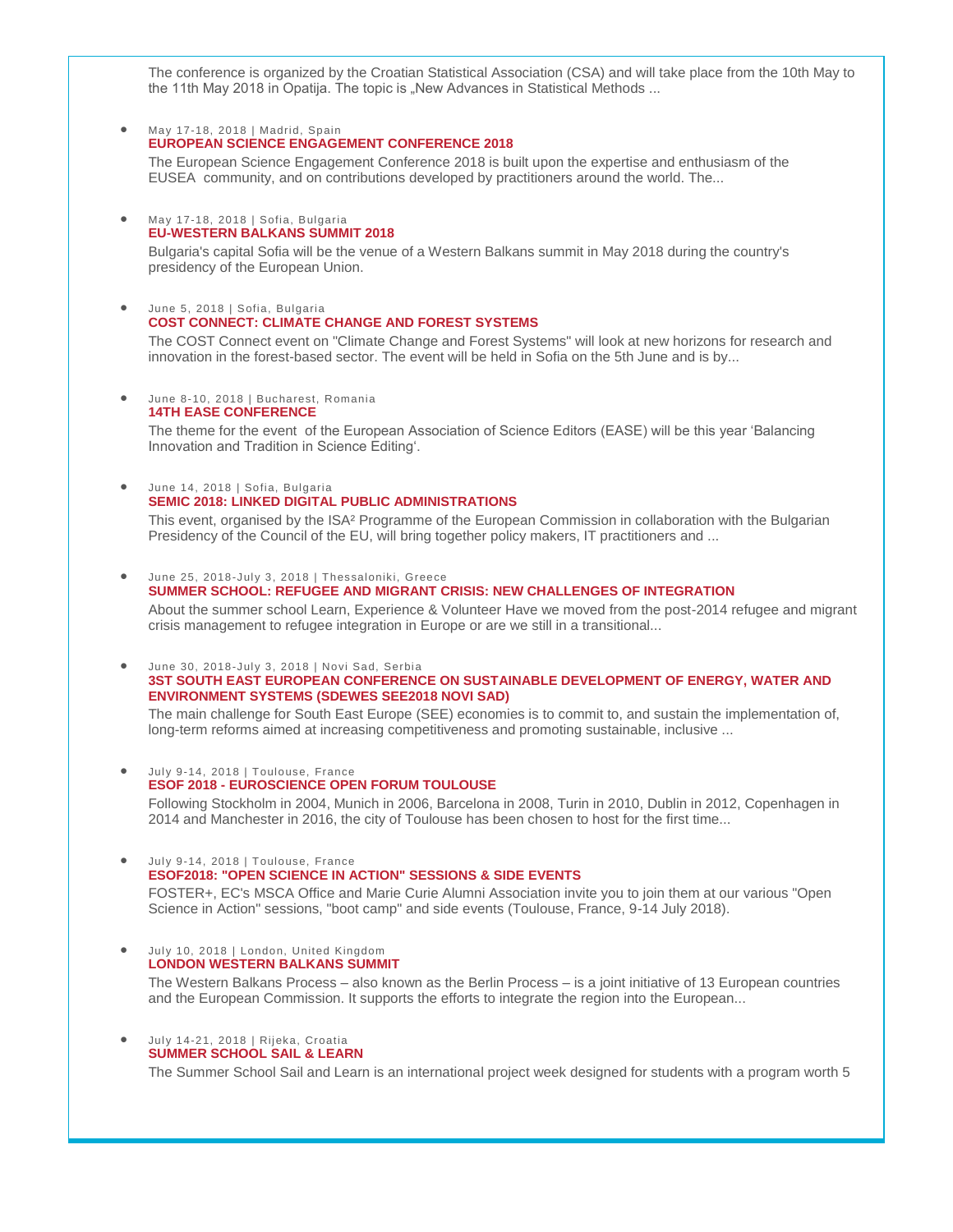ECTS points. It offers a unique cultural and educational experience for international students...

# September 6-8, 2018 | Split, Croatia

**[ENTRENOVA 2018 : ENTERPRISE RESEARCH INNOVATION CONFERENCE, SPLIT, 6-8 SEPTEMBER 2018](https://wbc-rti.info/object/event/16659)** ENTRENOVA Conference (ENTerprise REsearch InNOVAtion Conference) is a multi-disciplinary conference dedicated to examining, comprehending and discussion of the economic, management, organisational, marketing...

 September 12, 2018-September 13, 2013 | Roma Eventi Fontana - Pontifical Gregorian University, Italy **[ICSD 2018 : 6TH INTERNATIONAL CONFERENCE ON SUSTAINABLE DEVELOPMENT, 12 -](https://wbc-rti.info/object/event/16629) 13 SEPTEMBER 2018 [ROME, ITALY](https://wbc-rti.info/object/event/16629)**

European Center of Sustainable Development in collaboration with CIT University will organize the 6th ICSD 2018 Rome, Italy in the days:Wednesday 12 to Thursday 13 September,2018 The 6th ICSD ...

- September 12-1, 2018 | Vienna, Austria **ICRI 2018 - [4TH INTERNATIONAL CONFERENCE ON RESEARCH INFRASTRUCTURES](https://wbc-rti.info/object/event/16732)**  ICRI 2018 will take place in Vienna, Austria on 12-14 September 2018 and will be co-organised by the Austrian Federal Ministry of Science, Research and Economy (BMWFW) and the European Commission...
- September 27-28, 2018 | Belgrade, Hotel Moskva, Serbia **[INTERNATIONAL CONFERENCE ON TRAFFIC AND TRANSPORT ENGINEERING, ICTTE BELGRADE 2018](https://wbc-rti.info/object/event/16668)** ICTTE Belgrade 2018 conference will cover a wide range of topics related to traffic and transport engineering, with the aim of representing the importance of all modes of traffic and...

# **CALLS**

#### Deadline: March 13, 2018 **[DT-MIGRATION-06-2018-2019 ADDRESSING THE CHALLENGE OF MIGRANT INTEGRATION THROUGH ICT-](https://wbc-rti.info/object/call/16618)[ENABLED SOLUTIONS](https://wbc-rti.info/object/call/16618)**

Specific Challenge: The integration of migrants, including refugees, in many Member States of the European Union and Associated Countries remains a challenge for both public authorities and local communities...

#### Deadline: March 13, 2018

#### **[MIGRATION-08-2018: ADDRESSING THE CHALLENGE OF FORCED DISPLACEMENT](https://wbc-rti.info/object/call/16620)**

Specific Challenge: Tens of millions of people live in forced displacement, many of them in protracted refugee and displacement situations for long periods of time and even generations. This is often...

Deadline: March 22, 2018

### **[INFRAEOSC-01-2018 ACCESS TO COMMERCIAL SERVICES THROUGH THE EOSC HUB](https://wbc-rti.info/object/call/16692)**

Specific Challenge: To achieve excellence in their research activities, researchers need to use a broad range of state-of-the-art services that sometimes are not made available by their public e-infrastructure...

#### Deadline: November 15, 2018 **[WIDESPREAD-03-2018 TWINNING](https://wbc-rti.info/object/call/16616)**

Specific Challenge: The specific challenge is to enhance networking activities between the research institutions of the Widening countries and internationally-leading counterparts at EU level. Driven...

 Deadline: February 28, 2019 **[COMMISSION LAUNCHES €2 MILLION HORIZON PRIZE IN SOCIAL INNOVATION](https://wbc-rti.info/object/call/16687)**

The European Commission launched on 27 November 2017 a Horizon Prize in Social Innovation to improve the mobility of older people. Submissions will be accepted until 28 February 2019 from any legal entities...

#### **Deadline: April 2, 2019**

**[SWAFS-08-2019 RESEARCH INNOVATION NEEDS & SKILLS TRAINING IN PHD PROGRAMMES](https://wbc-rti.info/object/call/16621)**  Specific Challenge: Within the New Skills Agenda (adopted in June 2016)[1] and in the Modernisation Agenda (adopted in May 2017)[2] specifications on innovative employment-oriented curricula recommendations...

Deadline: April 2, 2019